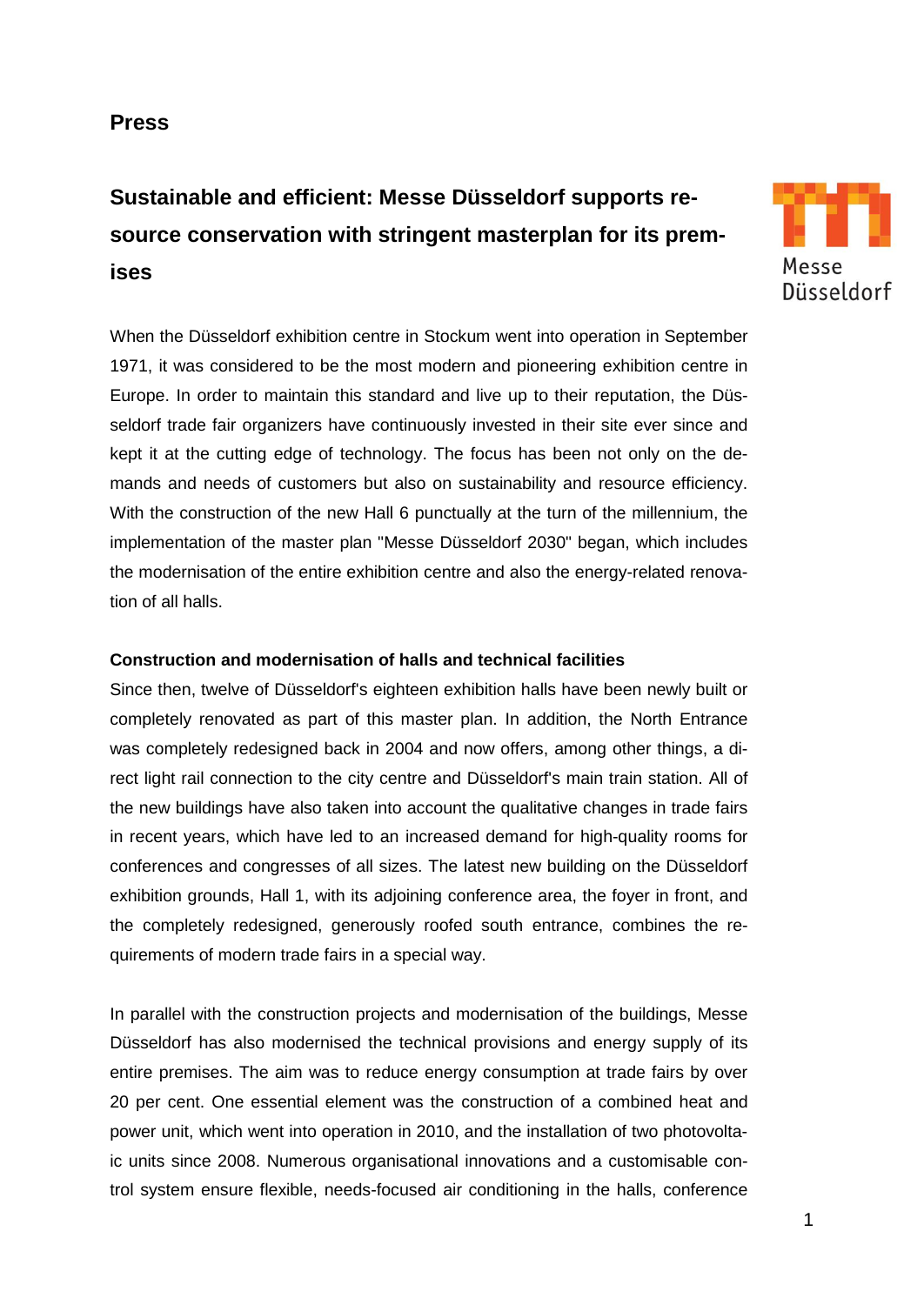and seminar rooms and event areas.

#### **Renovation of the power control centre and energy distribution**

Improvements in energy efficiency are only feasible with a well-thought-out strategy that approaches the relevant challenges in a variety of ways: the level of heat insulation in a building envelope, the standard of systems engineering, the efficiency of the energy network and the flexibility of the controls. All these elements need to accommodate an exhibition centre that has grown organically over several decades and was originally designed at a time when oil was still cheap and energy savings unheard of. Over the years, all the legacy heating systems have gradually been replaced by state-of-the-art equipment, and the entire network has been totally redesigned. One of the main aspects in reaching the relevant efficiency goals was to change the controls from a multilevel system to an individually adjustable system. Today, four cooling and two heating systems are in place, serving the entire exhibition centre via a network structure that can be flexibly activated and modified. About one third of the entire heat is delivered by a combined heat and power unit with a thermal output of 770 kW, while the remaining heat is generated by boilers using fossil fuels (gas and oil). However, there is a much greater and therefore more important need for cooling, at 220 W/sqm. This is provided by an automated cooling system with 14 turbo cooling units. In all, 58 MW are generated, ensuring comfortable air conditioning and optimised ventilation in all 18 halls.

#### **Efficient air conditioning through an ingenious control system**

As the exhibition halls are extremely large, the various trade fairs and other events require air conditioning that is well thought out, with a fast and responsive control system. Furthermore, the entire exhibition centre is rarely booked out in its entirety and events can differ in type and size, so the aircon can be turned on and off separately and at different times in each building. 85 per cent of an air conditioning system depends on the internal heat load, and although there are important empirical values, the variables are so diverse that there can never be a rigid control pattern: During setup and setdown phases, when gates are wide open for long periods of time, neither heating nor ventilation is required, yet on cold winter days a minimum temperature still needs to be ensured. At the opening of a trade fair, on the other hand, a comfortable basic temperature is necessary in the mornings. As the number of visitors rises, and depending on changes in internal heat load, there needs to be some transition to a cooling mode, to keep the air in the exhibition halls fresh. Moreover, the conditions at the centre of a hall may turn out to be entirely different from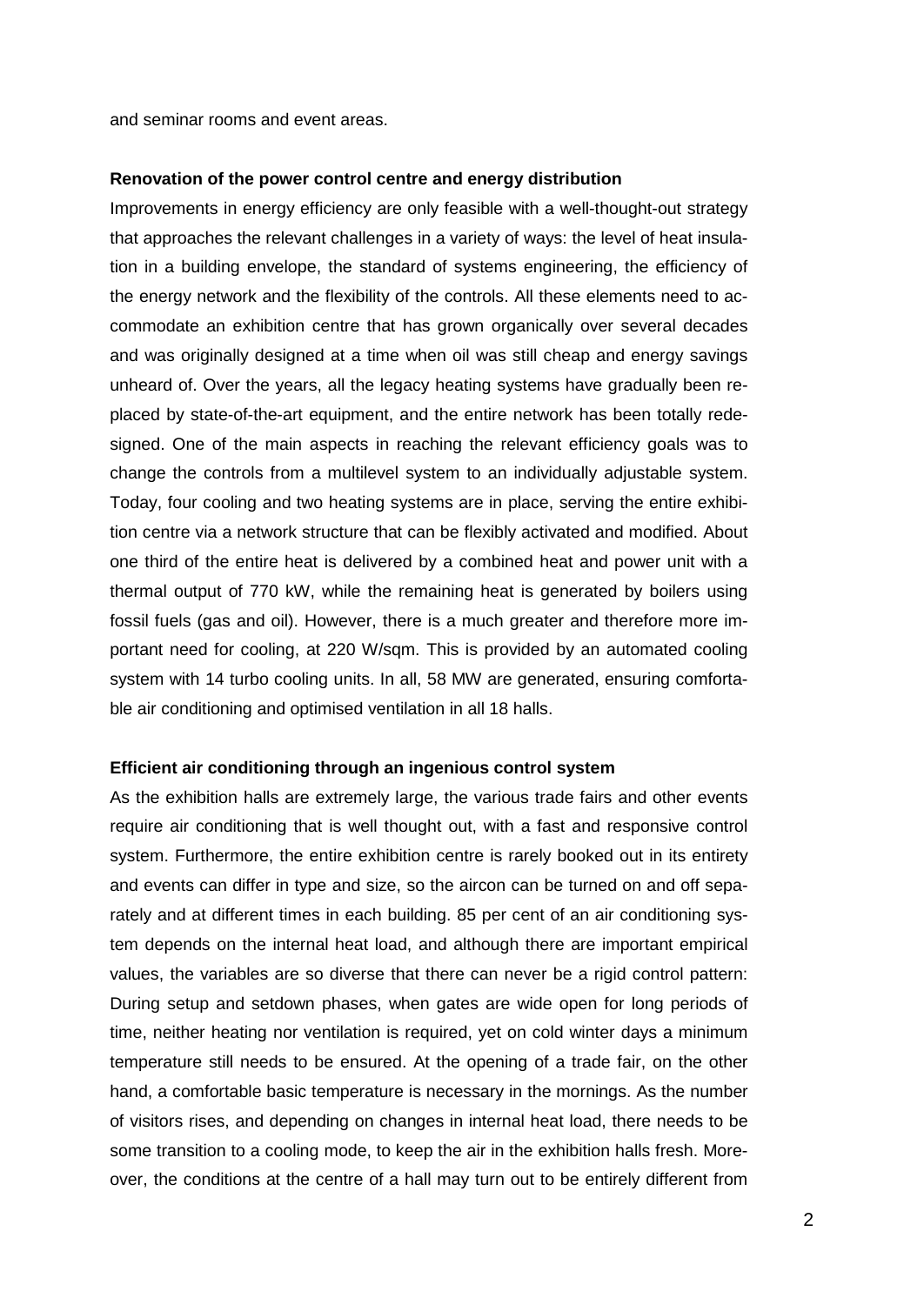those along the outside walls or in the entrance areas. The ventilation system has been designed and scaled to take this into account. Also, trained and experienced staff are available, who can respond to sudden changes and requests from visitors and exhibitors, overriding the set controls at any time.

#### **Energy management system as a motivating factor**

In addition to constructional changes, the Messe Düsseldorf energy management system also makes a substantial contribution to ensuring sustainability and energy efficiency. It covers all buildings in the exhibition grounds as well as the vehicle fleet and all other energy sources. Messe Düsseldorf has been certified under ISO 50001 since 2014, and since that time – though probably for longer – has met certain legal requirements which are checked at annual intervals. Essentially, the standard concerns electricity and heat consumption as well as ventilation, cooling, compressed air and water. The energy management system has been designed to reduce consumption and at the same time to improve the production and distribution of energy and to make it more energy-efficient.

Messe Düsseldorf joined ECO PROFIT as early as 2011, a scheme which forms part of Düsseldorf's climate protection programme. It supports businesses in saving energy and in making the most efficient use of resources. Recognition as an ECO PROFIT enterprise means that Messe Düsseldorf has undertaken to implement environmental standards and to take specific steps to save energy. The ECO PROFIT programme also promotes participation in workshops and an exchange with other companies recognised under the scheme. One major element in obtaining successful recognition is the so-called "traffic light list", a new system that covers all recommendations, errors and initiatives and which documents their implementation.

#### **Success through perseverance and single-mindedness**

Messe Düsseldorf's energy management system is one of many criteria to measure its voluntary commitment to sustainable action, its single-mindedness in achieving energy savings and its implementation of resource-friendly solutions. Apart from the company's technical facilities, its most important potential lies of course in the workforce. Without their help, it would be impossible to save carbon emissions and achieve climate protection goals. What has made a major difference, for instance, is the implementation of suggestions by staff members, such as turning off lights and ventilation at night and installing timers and motion detectors by mid-2018. These measures have saved Messe Düsseldorf 968,517 kWh of electricity – roughly matching the annual power consumption of 240 households\*.